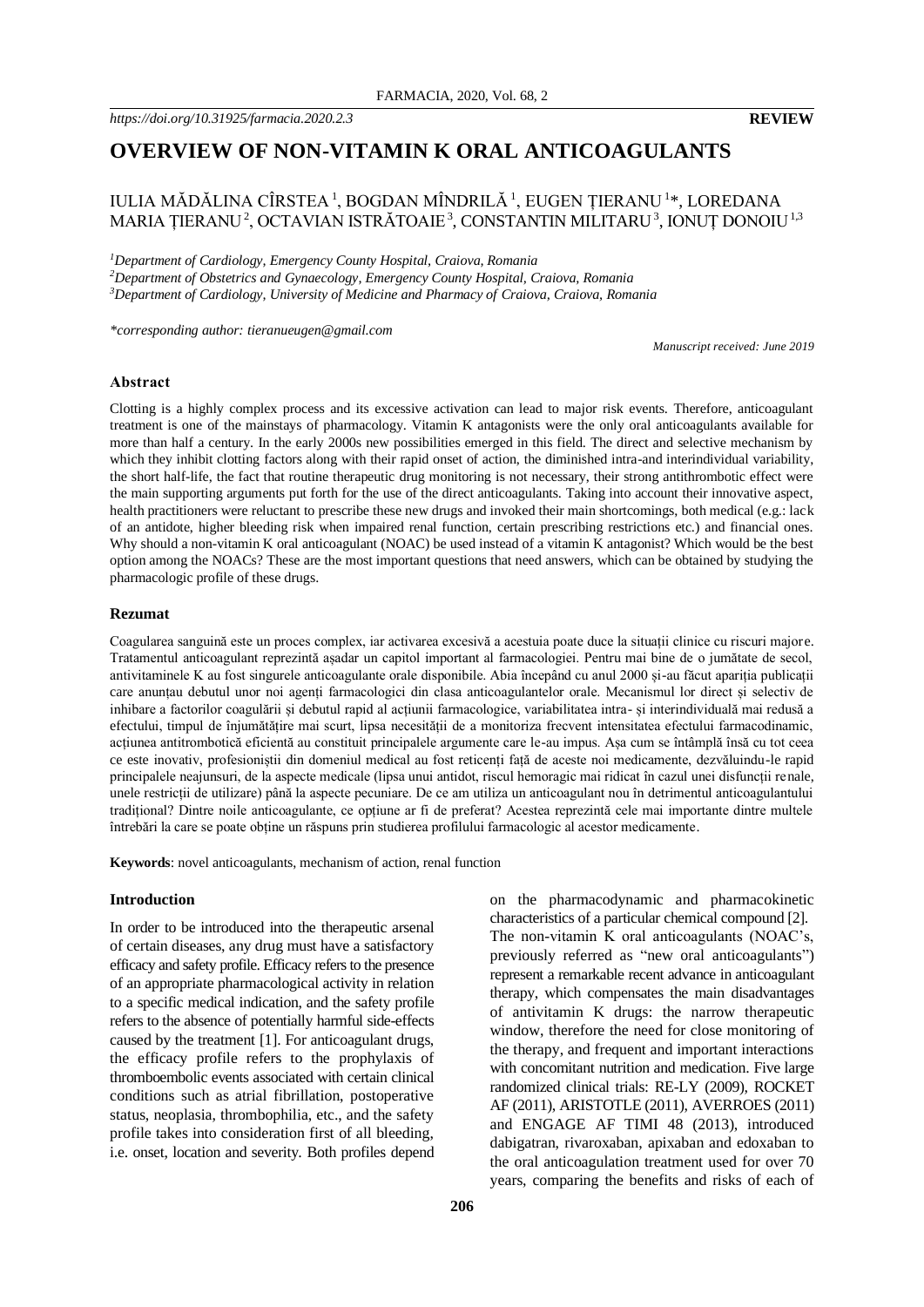these drugs to the benefits and risks of warfarin, the main representative of antivitamin K [3]. In June 2017, betrixaban, the newest direct oral anticoagulant, was approved. As a result of the favourable results demonstrating the non-inferiority of this class of drugs in terms of thromboembolic events, gastrointestinal and cerebral haemorrhage, as well as global mortality, NOAC's have begun to be used more and more, but the experience of their use is still limited, which requires their further study.

The subject of this review is related to the way and the extent to which certain factors that depend on either the organism (age, gender, body weight, coagulation status at the molecular level, hepatic function and renal function, etc.) or the medication (mechanism of action, dose range, bioavailability, half-life, renal clearance, drug interactions) modify the action and expected effect of NOAC's. The choice of this topic is justified by the fact that, although there are many papers that consider the pharmacological factors that can influence the NOAC's effect in the body, there are no analyses that integrate these factors and display a hierarchy depending on their importance.

This paper brings in a synthesis, but also an analysis of recent literature and a critical evaluation of it, highlighting both the progresses and the discoveries

made, as well as the gaps and the new research perspectives in the field. Both, original articles as well as recent review articles or meta-analyses from European and American publications have been cited, addressing the factors that can influence the NOAC's effect in the human body.

#### **NOAC's mechanism of action**

The effectiveness of vitamin K antagonists as anticoagulant therapy is proven. Their mechanism of action consists in blocking the vitamin K-dependent carboxylation of factors II, VII, IX, X through competition with vitamin K, which makes the synthesized factors inoperative. It is noteworthy that they intervene at several levels of the coagulation process. Anti-vitamin K (AVK) treatment problems are not related to their mechanism of action, but to the absolute necessity of a TTR (time in therapeutic range) of at least 60%, which can be extremely difficult (requires periodic control, attention to drug and food interactions). Unlike AVK, NOAC, although in a direct manner (the onset of action is concomitant with Tmax), act on a single link of the coagulation process (Figure 1).



**Figure 1.** Main oral anticoagulants sites of action

Depending on the level at which they intervene in the coagulation cascade, the direct anticoagulants are divided into two classes: *-gatrans* (factor IIa-thrombin inhibition) and *-xabans* (factor Xa inhibition). There were divergent views on the mechanism that could generate a stronger antithrombotic effect. Factor Xa occupies a central position in the coagulation process, being 1000 times more thrombogenic than factor

IIa, which could make it a much more effective target in the anticoagulant treatment [4]. However, thrombin has a thrombogenic effect mediated by several processes: fibrinogen catabolism to fibrin, activation of factor XIII, followed by the activation of α2-antiplasmin, activation of factor V and VIII, stimulation of its own synthesis, acts as a platelet agonist [5].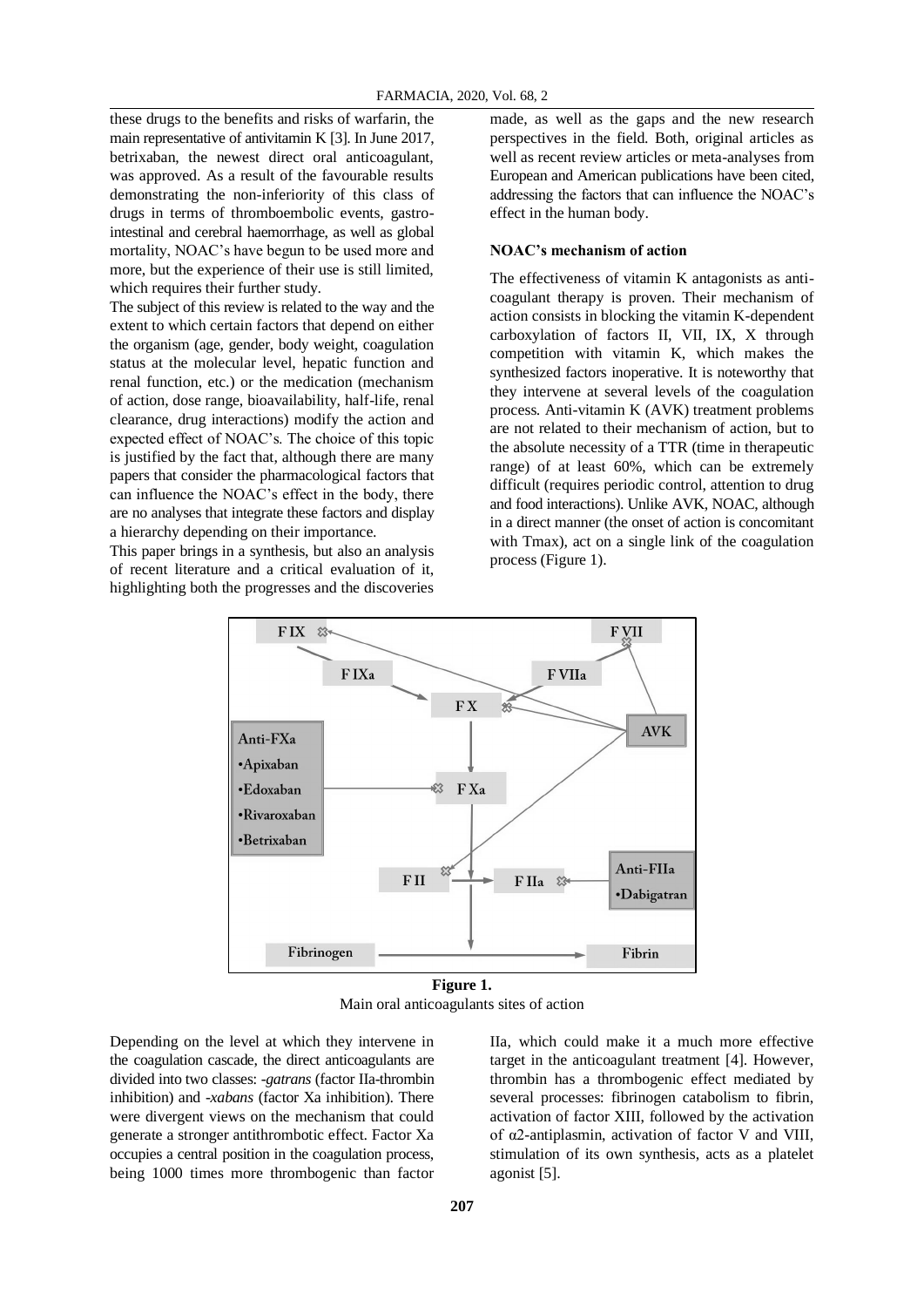Although the mechanism of action is currently not a solid criterion used to decide on whether opting for an anticoagulant or for another, there is some evidence suggesting that the effectiveness of the *-xabans* would be superior to the *-gatrans*. A recent US study aimed at identifying the need for a transoesophageal echocardiography assessment prior to the ablation of atrial fibrillation after 4 weeks of NOAC treatment revealed the highest rate of spontaneous echo contrast/thrombi in the left atrium for dabigatran (5.4% compared to 4.8% for rivaroxaban and 0% for apixaban; the differences between rivaroxaban and apixaban may be attributed to the interval of administration or pharmacokinetic properties) [6]. Other recent studies also pointed out that the risk of stroke/systemic embolism would be greater on dabigatran than on rivaroxaban or apixaban [7]; a study evaluating the periprocedural rate of thromboembolic complications had results favouring warfarin and apixaban (0% *vs*. dabigatran 2.1%) [8]. In the ARISTOTLE study, out of 86 included patients, only one was found with spontaneous echo contrast after preprocedural treatment with apixaban [9].

The efficacy of dabigatran in the prevention or treatment of thromboembolic events is demonstrated in many large-scale studies to be similar to AVK [10, 11], and is indisputable. However, what remains to be determined is whether the effectiveness of factor Xa inhibition is indeed so great as to condition the choice of *-xaban* at the expense of a *-gatran*. Of course, there are many other important criteria to consider when choosing a NOAC, especially patient preference and renal function status. Since current literature focuses on indirect comparisons between NOAC, more studies are needed to include NOAC representatives at the same time, so that their effectiveness profile can be directly compared.

## **The importance of correct NOAC dosing and treatment adherence**

Given the lack of monitoring of NOAC's action, it is very important that the pre-established and approved doses by the American and European professional societies are respected. Otherwise, overdosing or underdosing may lead to haemorrhages, thromboembolic events, increased rates of hospitalization and general mortality. The dose of a drug is a pharmacological parameter with a major influence on the pharmacodynamic effect, and the dose-effect curve for NOAC's indicates a linear relationship: increasing the dose is associated with increasing the intensity of the effect to a certain level beyond which any dose induces the same intensity of effect. The first and most rigorous analysis on this topic indicated that, in general, the recommended doses and the way to adjust them according to particular situations (glomerular filtration rate, age and body weight) are respected in 87% of cases; besides that, it was overdosed in 3.4% and under-dosed in 9.4% of cases [12]. The category of patients receiving a higher dose showed a higher mortality rate of any cause, while those who received a lower dose had a higher rate of cardiovascular hospitalizations [12, 13]. What is not clear is the mechanism: was haemorrhage the cause of death in overdose situations? Was a thromboembolic event the cause for hospitalizations in under-dosing situations? The main reasons for incorrect dosing are age-related, concomitant administration of aspirin, results of CHA2DS2-Vasc (a score used for predicting stroke risk, which includes heart failure, hypertension, age, diabetes, previous stroke or thromboembolism, vascular disease and female sex), HAS-BLED (a score assessing bleeding risk, based on the presence of hypertension, abnormal renal and liver function, history of stroke or major bleeding, labile INR, age, alcohol abuse, use of other drugs predisposing to bleeding) scores, but also of incorrect renal function evaluation, subject discussed below in this paper [12].

It is very important to follow the guidelines when establishing the dosage; irrespective of the ischemic risk, the recommended doses should not be increased; in patients with higher haemorrhagic risk, it is recommended to change the NOAC by choosing one with a proven superior safety profile (e.g. replacing rivaroxaban with apixaban) [14, 15].

Equally important to the dosing compliance is longterm adherence. Adherence is very important for keeping the desired effect consistent, given the shorter half-life of the NOAC (about 12 hours); however, adherence to NOAC is superior to adherence to antivitamin K, which was estimated to be around 50% one year after initiation [16]. It also appears that adherence is better as the interval of administration is longer (adhesion to rivaroxaban is superior to adhesion to apixaban or dabigatran) [17]. There are few published studies on this topic, explained mostly by the difficulty of measuring this parameter [18].

## **Metabolism and elimination of NOAC: renal function, hepatic function**

The functional status of these two organs must be known prior to initiation of any pharmacological therapy, since at least partial metabolism of any drug, sometimes activation and partial excretion is being processed by the liver, and the kidney is responsible for the clearance of most pharmacological agents.

On the one hand, the liver is the organ through which most coagulation factors (I, II, V, VII, IX, X) are synthesized, and subsequently any acute or chronic illness will influence the plasma level of these factors. On the other hand, as mentioned in Table I, liver enzyme complexes play an important role in inactivating NOAC's through various biochemical processes, especially rivaroxaban and apixaban and less dabigatran and edoxaban, which have minimal hepatic metabolism.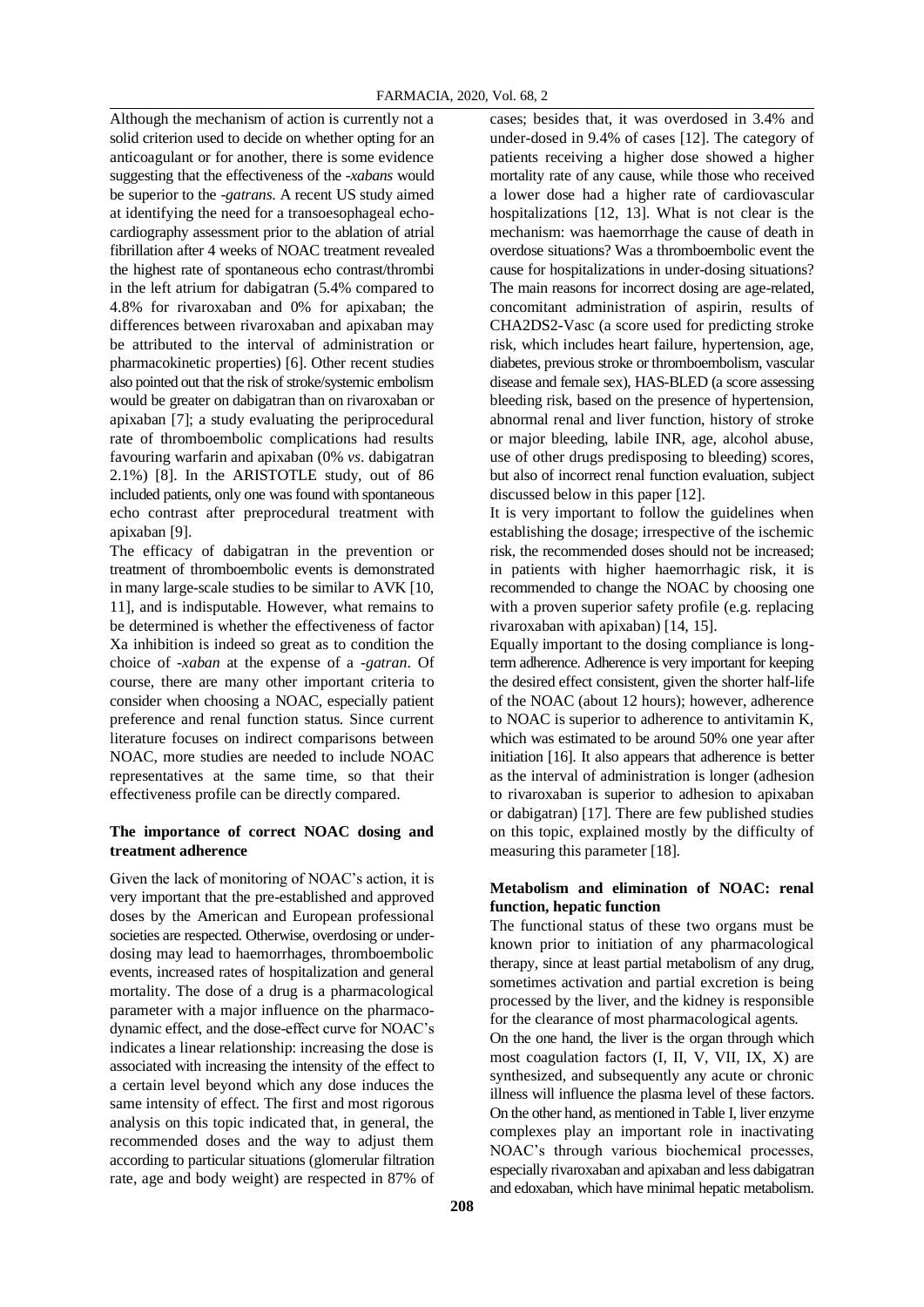In the context of decreasing serum levels of coagulation factors and increasing the NOAC active plasma fraction, the anticoagulant activity is much more intense, resulting in a higher risk of major bleeding.

The severity of liver dysfunction represents the main parameter that determines the risk of bleeding, and is assessed through the Child-Pugh score, based on the levels of albumin, bilirubin and INR, on the presence of ascites and encephalopathy, or simpler but also more superficial by determining the values of liver transaminases. The area under the curve (AUC) of the plasma concentration (total amount of drug absorbed by the body) is a pharmacokinetic parameter that reflects the degree of exposure of the body to a particular drug and tends to have higher values in the case of liver failure. In a moderate liver dysfunction, Child-Pugh class B, AUC is 2.27% and 1.09% higher for rivaroxaban and apixaban respectively, and 5.6% and 4.8% lower for dabigatran and edoxaban respectively [19], which would indicate a higher risk of bleeding when using rivaroxaban and apixaban for the above-mentioned reasons. Studies that emerged shortly after the approval and implementation of NOAC's advocated a more prudent attitude towards their use in hepatic cirrhosis: these two representatives were contraindicated in Child-Pugh class C liver cirrhosis and when the transaminase levels were twice above the normal. For dabigatran and edoxaban, caution is advised, but they are not contraindicated [19].

New studies and clinical experience have changed this paradigm: from excessive caution to encouraging the use of NOAC even in severe hepatic dysfunction (Child-Pugh class C, hepatic cytolysis syndrome), with dose adjustments based on the clinical judgment of the doctor. A 2017 study, judging by the safety and efficacy profiles, compared 3 groups of cirrhotic patients with clear indication for anticoagulant therapy (atrial fibrillation) that received either a NOAC, warfarin or no anticoagulant at all; the results were clearly favourable for NOAC: no thromboembolic event and a 2.3% non-major bleeding rate, whereas those receiving warfarin had a 2.4% thromboembolic event rate and 11.8% haemorrhagic events, and 5% of those who did not receive any anticoagulant had at least one thromboembolic complication and 6% haemorrhagic events. In addition, those who received NOAC had the longest survival rate without bleeding. A drawback of this study would be the fact that the patients enrolled in Child-Pugh class A/B had a higher representation than patients enrolled in Child-Pugh class C, which influenced the statistical significance [20]. It is now considered that the status of the liver

function does not influence the indication for anticoagulant therapy or dose adjustments, unlike the renal function [21].

Thromboembolic risk is 2.5 times higher in mild or moderate renal dysfunction and 5 times higher in severe renal dysfunction, and the haemorrhagic risk is at least double compared to the general population [22], thus anticoagulant therapy may be frequently needed in chronic kidney disease, a condition that also involves higher bleeding risk. The preference for direct anticoagulants would be motivated by a TTR (time in the rapeutic range)  $< 60\%$  for antivitamin K [23] and the fact that antivitamin K would increase the risk of calciphylaxis (vascular calcifications), as they inhibit the synthesis and activity of matrix Gla protein [24]. Table I lists the direct anticoagulants that can be used, as well as their dose adjustments based on eGFR (estimated glomerular filtration rate). The GFR estimation method also needs to be taken into consideration. Most trials used the Cockcroft-Gault method to calculate creatinine clearance, and based on this, dose adjustments were made, but it has been proven that this method overestimates eGFR and predisposes to overdosing phenomena and consecutive hemorrhages. The Modification of Diet in Renal Disease (MDRD) and Chronic Kidney Disease Epidemiology Collaboration (CKDepi) formulas were then developed, which are much more used due to superior accuracy [25]. Considering that renal function significantly influences pharmacokinetic parameters: half-life, the area under the curve, the distribution volume, it is very important to have a correct and standardized assessment [26, 27]. Long-term administration of anticoagulants, whether antivitamin K or novel oral anticoagulants, invariably associates with a decline in the renal function, linked either to the mechanism of action of anticoagulants (requires a longer period of time to activate) or to the so called "anticoagulantinduced nephropathy" (rapid decline in renal function). Thus, a vicious circle is formed: kidney function conditions the indication and dosage for NOAC, and administration of anticoagulants has a negative effect on the glomerular filtration rate. The current guidelines (American Heart Association, American College of Cardiology, Heart Rhythm Society, European Heart Rhythm Association) recommend the use of antivitamin K when  $eGFR < 30$  mL/min/1.73 m<sup>2</sup> and for dialyzed patients, as novel oral anticoagulants are harder to remove through dialysis due to the relatively high protein binding rate and because of the high volume distribution, more than 0.7 L/kg [28].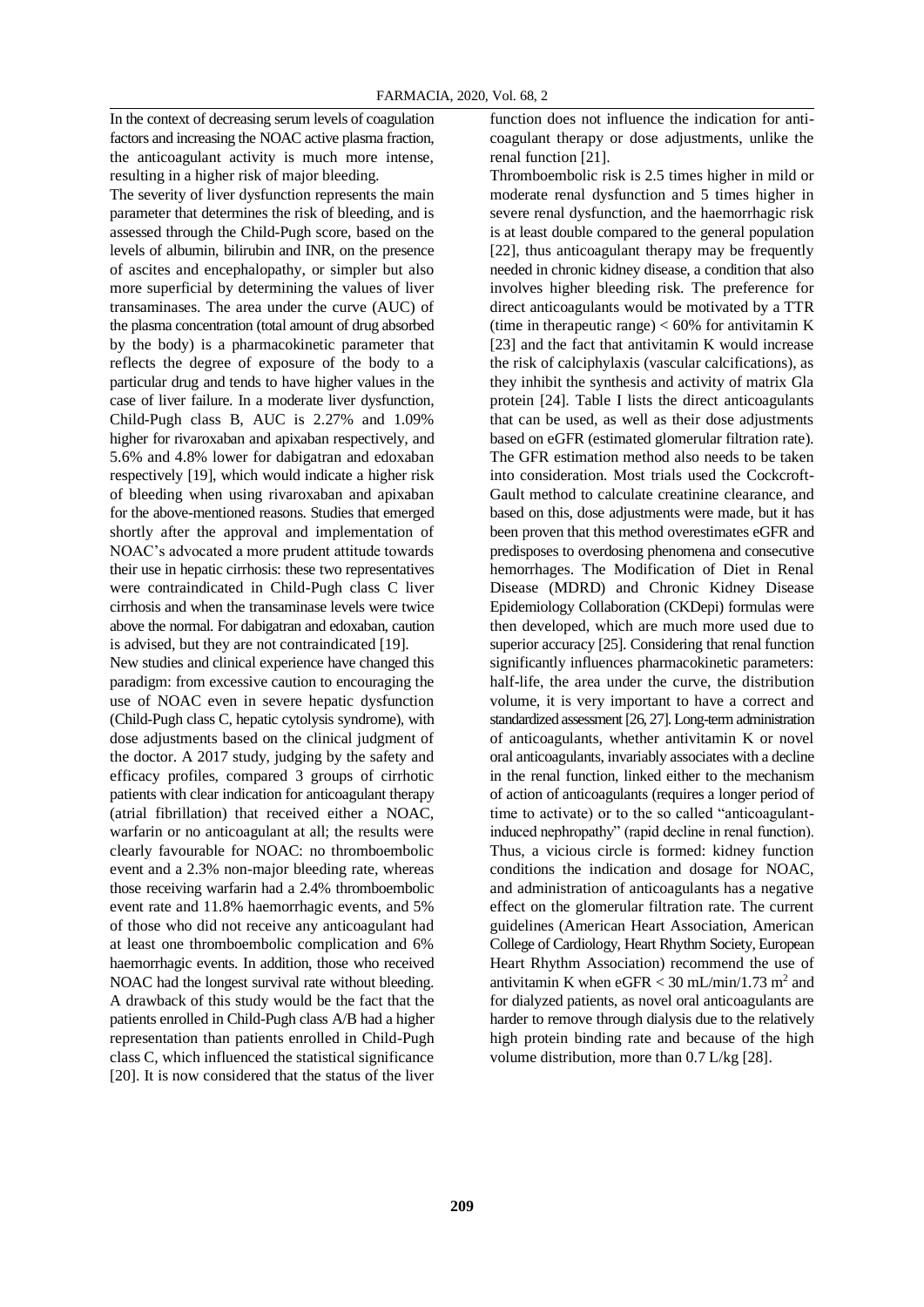#### **Table I**

Pharmacological profile of direct anticoagulants [1, 2] **Pharmacological parameter DABIGATRAN RIVAROXABAN APIXABAN EDOXABAN Mechanism of action** Direct, reversible, selective thrombin (factor IIa) inhibitor Direct, reversible, selective factor Xa inhibitor **Criteria for pharmacodynamic assessment** The dilute thrombin time, ECT, aPTT Minor, variable, non-standardized changes of INR, aPTT, Quick test, factor Xa activity HepTest (heparin test) The Rotachrom chromogenic test The Rotachrom chromogenic test **Dose** 75 mg/110 mg/150 mg 15 mg 20 mg 2.5 mg 5 mg 30 mg 60 mg **Need for dose adjustment** Clinical indication  $CrCl < 50$  mL/min Age  $\geq$  75 years Weight < 50 kg Drug interactions Clinical indication Clinical indication CrCl < 30 mL/min Weight < 60 kg  $Age \geq 80$  years Clinical indication **Administration interval** Every 12 hours Every 24 hours Every 12 hours Every 24 hours **Bioavailability** 3 - 7% (75% in the absence of the capsule shell) 66% without food 100% with food 50% 62% **The influence of food on bioavailability** No influence Increased bioavailability by 40% It is administered with food. No influence Increased bioavailability by 6 - 22% **Hepatic metabolism** Minimal Glucuronyl-conjugation, independent of cytochrome P450 enzymes CYP3A4, CYP2J2 Mechanisms: oxidation of the morpholinone moiety, hydrolysis of amide bonds CYP3A4, CYP3A5 Mechanisms: Odemethylation, hydroxylation Minimal  $(< 4\%)$ CYP3A4 **Cmax** 70.8 ng/mL, depending on the used dose 125 µg/L 67 - 251 ng/mL, depending on the used dose **Tmax** 2 hours 2 - 4 hours 3 - 4 hours 1 - 2 hours **Half-life** 12 - 17 hours 5 - 9 hours (young patients) 11 - 13 hours (> 65 years old) 12 hours 9 - 11 hours **Plasma protein binding rate** 34 - 35% 92 - 95% 87% **Distribution volume** 60 - 70 L 50 L 50 L 20 L **Ability to cross biological barriers** Crosses the placenta, is excreted in breast milk. Crosses the placenta, has teratogenic effect. It is excreted in breast milk. It is excreted in breast milk. Crosses the placenta, possible teratogenic effect. It is excreted in breast milk. **Clearance Kidney Intestinal, biliary** 80% 20% 35% 65% 27% 73% 50% 50% **Total plasma clearance** 71 - 144 L/hour 6 L/hour 3.3 L/hour 21.8 L/hour **Drug interactions** Drugs that interfere with haemostasis: antiplatelets, heparin, antivitamin K Nonsteroidal and steroidal anti-inflammatory drugs Powerful CYP3A4 and P-gp inhibitors: azole antimycotics (ketoconazole, itraconazole, voriconazole, posaconazole), HIV protease inhibitors Moderate/weak CYP3A4 and P-gp inhibitors: verapamil, diltiazem, naproxen, amiodarone, dronedarone, erythromycin, clarithromycin, quinidine Powerful CYP3A4 and P-gp inducers: rifampicin, carbamazepine, phenytoin, phenobarbital **The need to monitor the therapy** It is not necessary. Eventually, with an indicative role in overdose situations and haemorrhage. **Antidote** The only NOAC that benefits from an antidote is dabigatran: idarucizumab [3]. **Approved indications** Prevention of stroke and systemic embolism in adult patients with non-valvular atrial fibrillation with one or more risk factors. Treatment of DVT and PE, and prevention of recurrent DVT and PE in adults. VTE prevention following hip/knee replacement surgery.

aPTT: activated partial thromboplastin time; DVT: deep vein thrombosis; ECT: ecarin clotting time; INR: international normalized ratio; PE: pulmonary embolism; VTE: venous thromboembolism.

However, the use of new anticoagulants, even in the situation described above, is on the rise (mostly in the case of apixaban, which has the lowest renal elimination rate). New studies show that NOAC's do not induce significant renal function degradation, explained mostly by the mechanism of action: inhibiting Xa and IIa factors reduces vascular inflammation

and oxidative stress. There were no differences between the NOAC representatives regarding the decrease in creatinine clearance over time [29]. Anticoagulantinduced nephropathy is a clinical entity that occurs following a massive glomerular haemorrhage, representing a diagnosis of exclusion (the diagnosis of certainty requires renal biopsy). It manifests through acute kidney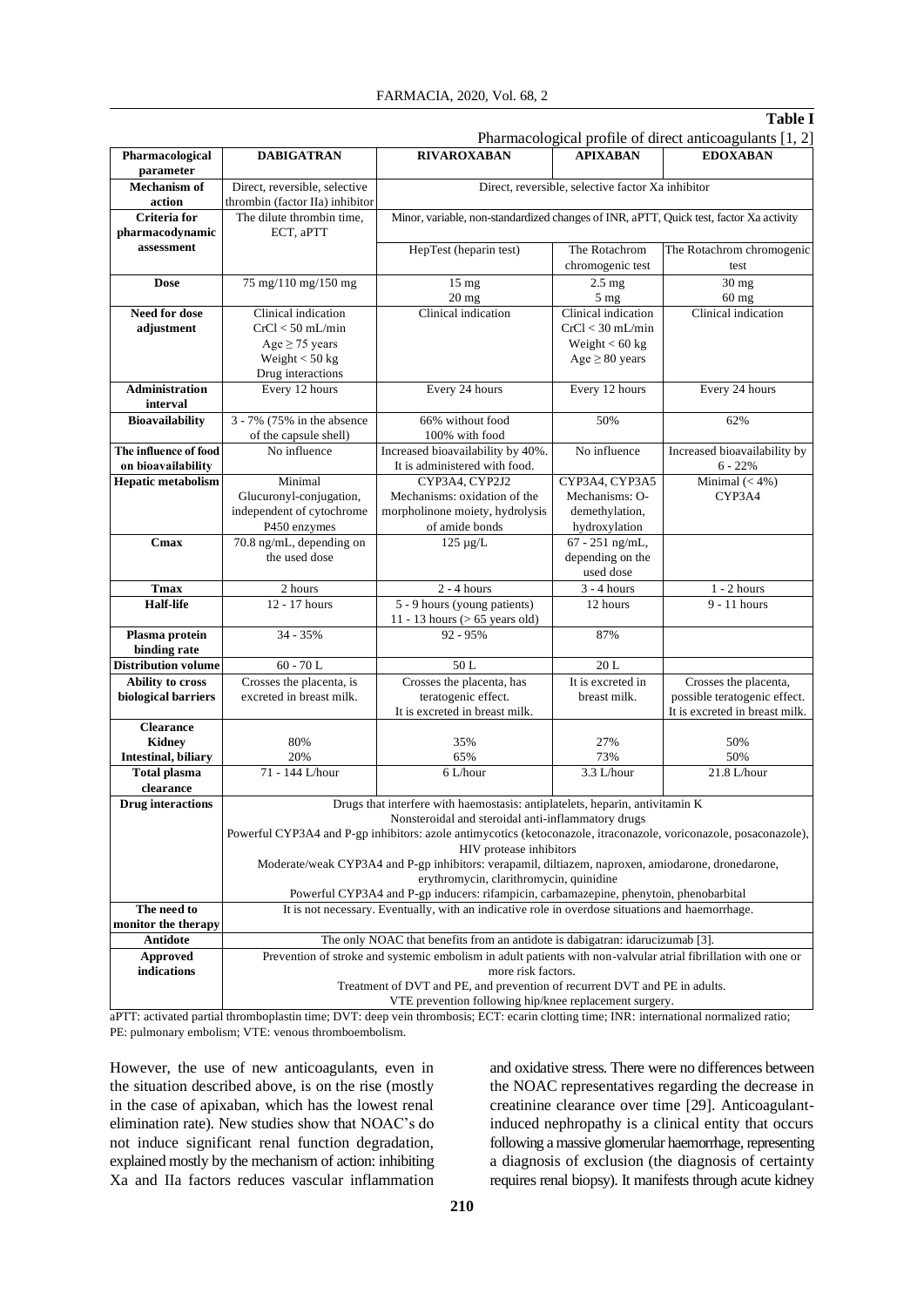injury, has a poor prognosis and rarely associates with full recovery of the renal function. Currently, it cannot be said that NOAC is associated less frequently or more frequently than warfarin with this condition [30].

## **Drug interactions**

NOAC's interact primarily with the cytochrome CYP3A4 and P-glycoprotein inhibitors or inducers listed in Table I. Their association, although not recommended [1, 2], has not shown a substantial change in their plasma activity. An example of this is the association of apixaban to dronedarone, which did not show a higher risk of bleeding compared to the use of apixaban without dronedarone [31]. The combination of NOAC with antivitamin K or injectable heparins is totally contraindicated, and association with antiplatelets, especially prasugrel and ticagrelor, increases the risk of bleeding at least three times [32, 33].

#### **Age**

Generally, older age is associated with poor metabolism and elimination, thus with an increase in half-life and an increase in peak plasma concentrations. Over the age of 75, administration of NOAC leads to a higher risk of bleeding, whereas between 18-64 years of age, the risk of stroke prevails over the risk of haemorrhage [34]. The indications for dose adjustment by age are presented in Table I.

#### **Body weight**

It is known that the individual variation of the pharmacodynamic effect depends, among many other factors, on the body weight of the individual, which affects the volume of distribution and the plasma concentration. Caution is advised when using NOAC in individuals weighing  $< 50$  kg or  $> 150$  kg. Otherwise, no correlation between weight and a certain efficacy or safety profile has been demonstrated [35].

#### **Conclusions**

Non-vitamin K oral anticoagulants represent a drug class with an efficacy profile that allows them to be used on a wide range of patients. It can be concluded that the antithrombotic efficacy is somewhat similar, regardless of the mechanism of action, but largely depends on the correct dosing and compliance with the administration interval. AUC, Cmax, half-life are pharmacokinetic parameters of major importance in achieving the expected effect of the NOAC, and have a variability mainly related to the renal function and less to the hepatic function. Other factors to consider include: age, weight, drug interactions, comorbidities, coagulation status. The safety profile has two major disadvantages: there is no standardized test to determine their activity level and there is no

antidote (except for dabigatran, which has the antidote idarubizumab).

## **Conflict of interest**

The authors declare no conflict of interest.

### **References**

- 1. Heidbuchel H, Verhamme P, Alings M, Antz M, Hacke W, Oldgren J, Sinnaeve P, Camm AJ, Kirchhof P, EHRA practical guide on the use of new oral anticoagulants in patients with nonvalvular atrial fibrillation. *Eur Heart J.*, 2013; 34(27): 2094-2106.
- 2. Ciurus T, Sobczak S, Cichocka-Radwan A, Lelonek M, New oral anticoagulants – a practical guide. *Kardiochir Torakochirurgia Pol.*, 2015; 12(2): 111-118.
- 3. Pollack CVJr, Reilly PA, van Ryn J, Eikelboom JW, Glund S, Bernstein RA, Dubiel R, Huisman MV, Hylek EM, Kam CW, Kamphuisen PW, Kreuzer J, Levy JH, Royle G, Sellke FW, Stangier J, Steiner T, Verhamme P, Wang B, Young L, Idarucizumab for dabigatran reversal - full cohort analysis. *N Engl J Med.*, 2017; 377: 431-441.
- 4. Ansell J, Factor Xa or thrombin: is factor Xa a better target?. *J Thromb Haemost.*, 2007; 1: 60-64.
- 5. Weitz JI, Factor Xa or thrombin: is thrombin a better target? *J Thromb Haemost.*, 2007; 5: 65-67.
- 6. Frenkel D, D'Amato SA, Al-Kazaz M, Markowitz SM, Liu CF, Thomas G, Ip JE, Sharma SK, Yang H, Singh P, Lerman BB, Cheung JW, Prevalence of left atrial thrombus detection by transesophageal echocardiography – a comparison of continuous non-vitamin K antagonist oral anticoagulant versus warfarin therapy in patients undergoing catheter ablation for atrial fibrillation. *JACC: Clinical Electrophysiol.*, 2016; 2(3): 295-303.
- 7. Amin A, Keshishian A, Trocio J, Le H, Dina O, Zhang O, Baser O, Vo L, Effectiveness and safety of apixaban, dabigatran and rivaroxaban compared to warfarin among non-valvular atrial fibrillation patients in the US Medicare population. *J Am Coll Cardiol.*, 2017; 69(11): 316.
- 8. Lakkireddy D, Reddy YM, Di Biase L, Vanga SR, Santangeli P, Swarup V, Pimentel R, Mansour MC, D'Avila A, Sanchez JE, Burkhardt JD, Chalhoub F, Mohanty P, Coffey J, Shaik N, Monir G, Reddy VY, Ruskin J, Natale A, Feasibility and safety of dabigatran versus warfarin for periprocedural anticoagulation in patients undergoing radiofrequency ablation for atrial fibrillation: results from a multicenter prospective registry. *J Am Coll Cardiol.*, 2012; 59(13): 1168-1174.
- 9. Flaker G, Lopes RD, Al-Khatib SM, Hermosillo AG, Hohnloser SH, Tinga B, Zhu J, Mohan P, Garcia D, Bartunek J, Vinereanu D, Husted S, Harjola VP, Rosenqvist M, Alexander JH, Granger CB; ARISTOTLE Committees and Investigators, Efficacy and safety of apixaban in patients after cardioversion for atrial fibrillation: insights from the ARISTOTLE Trial (Apixaban for reduction in stroke and other thromboembolic events in atrial fibrillation). *J Am Coll Cardiol.*, 2014; 63(11): 1082-1087.
- 10. Connolly SJ, Ezekowitz MD, Yusuf S, Eikelboom J, Oldgren J, Parekh A, Pogue J, Reilly PA, Themeles E,